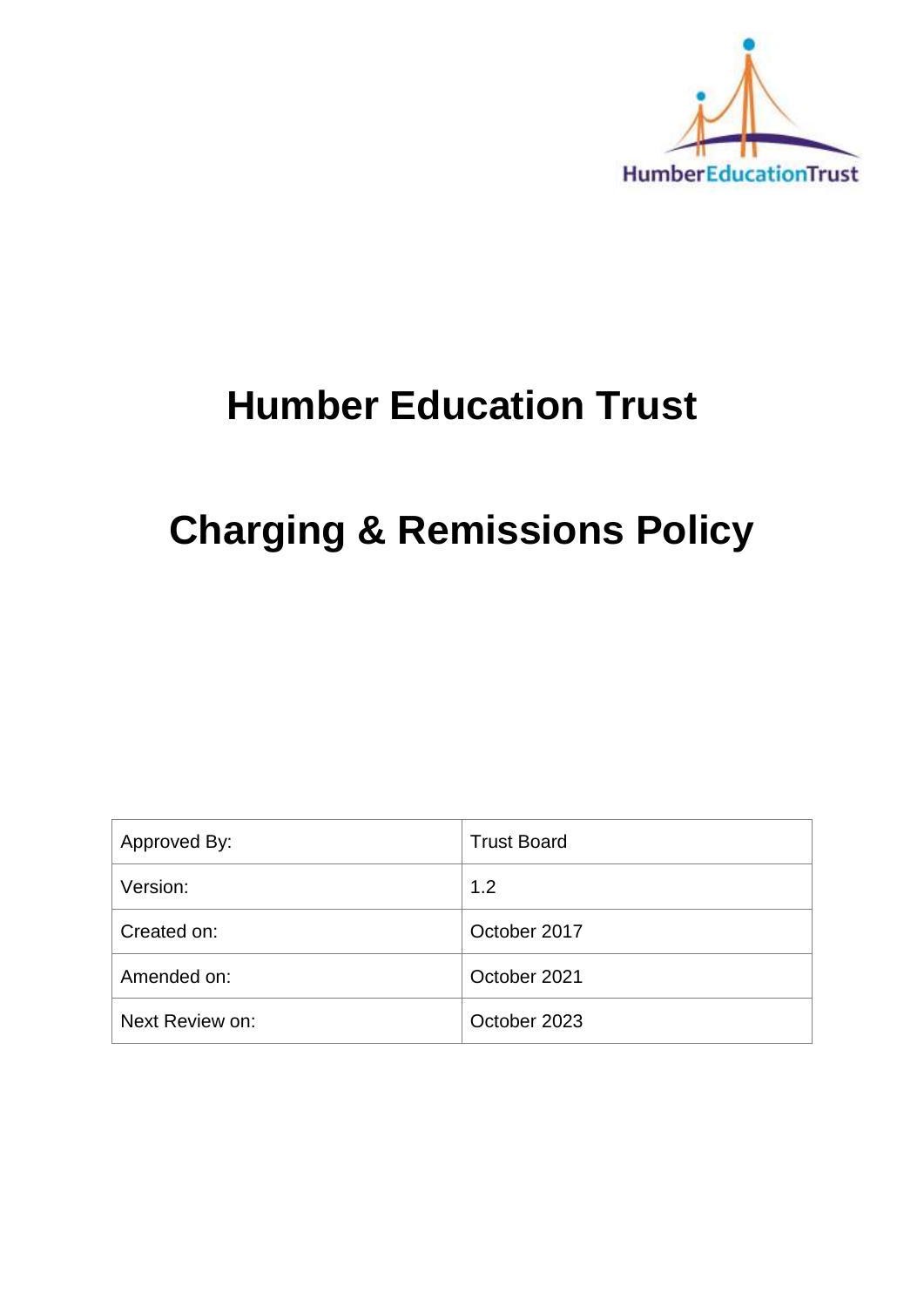

## **Contents**

| Introduction                    | Page 3 |
|---------------------------------|--------|
| Aim                             | Page 3 |
| Responsibilities                | Page 3 |
| <b>Prohibition of Charges</b>   | Page 3 |
| Charges                         | Page 4 |
| <b>Community Use</b>            | Page 4 |
| <b>Service Level Agreements</b> | Page 4 |
| <b>Remissions</b>               | Page 4 |
| <b>Voluntary Contributions</b>  | Page 5 |
| Sign Off                        | Page 5 |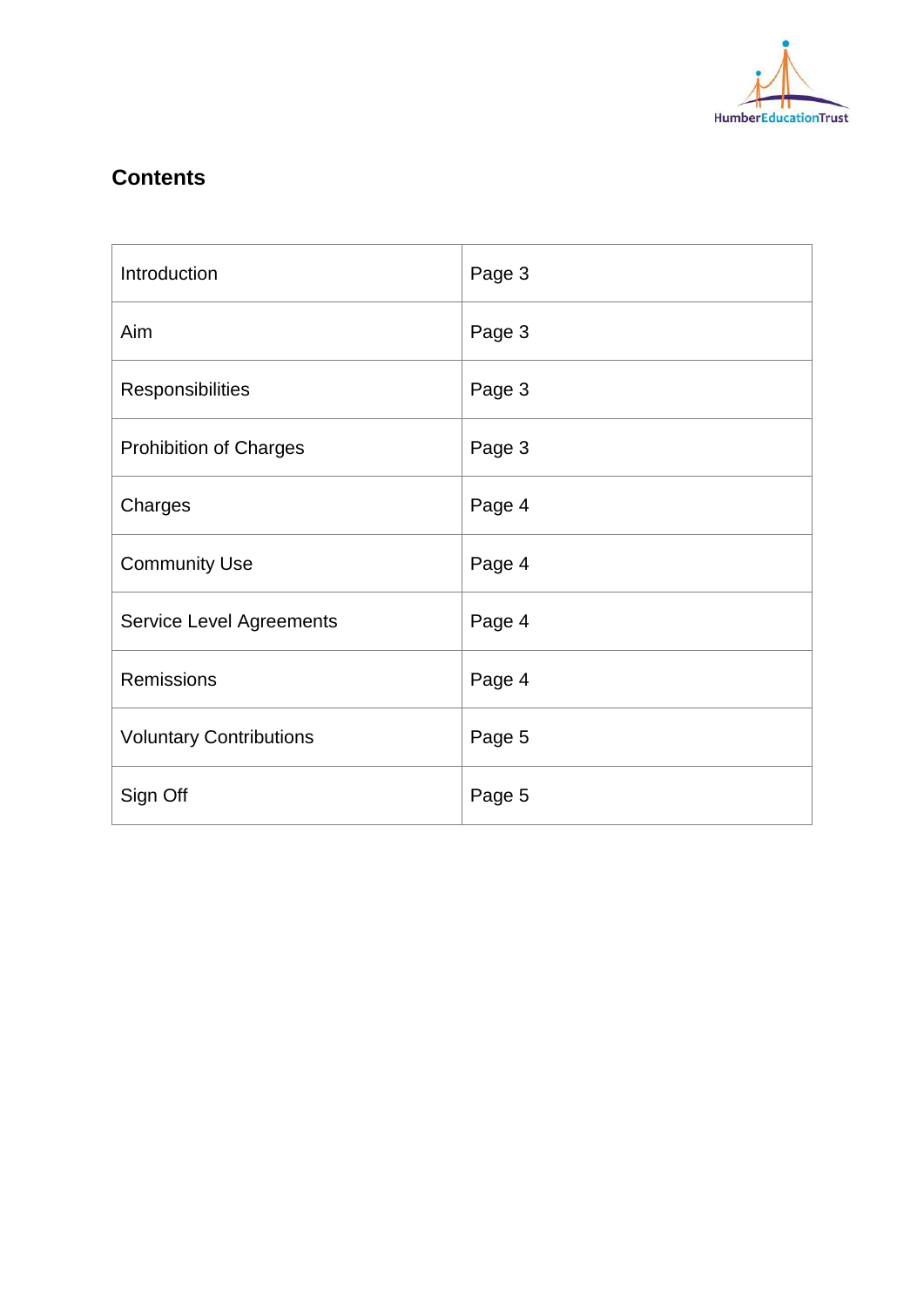

## **1. Introduction**

This policy has been formulated in accordance with DFES guidance on: Charging for School **Activities** 

### **2. Aim**

The aim of this policy is to set out what charges will be levied for activities, what remissions will be implemented and the circumstances under which voluntary contributions will be requested from parents.

#### **3. Responsibilities**

The Governing Body of the School are responsible for determining the content of the policy and the Headteacher for implementation. Any determinations with respect to individual parents will be considered jointly by the Headteacher and Governing Body.

## **4. Prohibition of Charges**

The Governing Body of the School recognise that the legislation prohibits charges for the following:

- education provided during school hours (including the supply of any materials, books, instruments or other equipment);
- education provided outside school hours if it is part of the National Curriculum, or part of a syllabus for a prescribed public examination that the pupil is being prepared for at the school, or part of religious education;
- tuition for pupils learning to play musical instruments if the tuition is required as part of the National Curriculum, or part of a syllabus for a prescribed public examination that the pupil is being prepared for at the school, or part of religious education;
- entry for a prescribed public examination, if the pupil has been prepared for it at the school;
- examination re-sit(s) if the pupil is being prepared for the re-sit(s) at the school;
- education provided on any trip that takes place during school hours;
- education provided on any trip that takes place outside school hours if it is part of the National Curriculum, or part of a syllabus for a prescribed public examination that the pupil is being prepared for at the school, or part of religious education;
- Supply teachers to cover for those teachers who are absent from school accompanying pupils on a residential trip;
- transporting registered pupils to or from the school premises, where the local education authority has a statutory obligation to provide transport;
- transporting registered pupils to other premises where the governing body or local education authority has arranged for pupils to be educated;
- transport that enables a pupil to meet an examination requirement when he has been prepared for that examination at the school;
- transport provided in connection with an educational trip.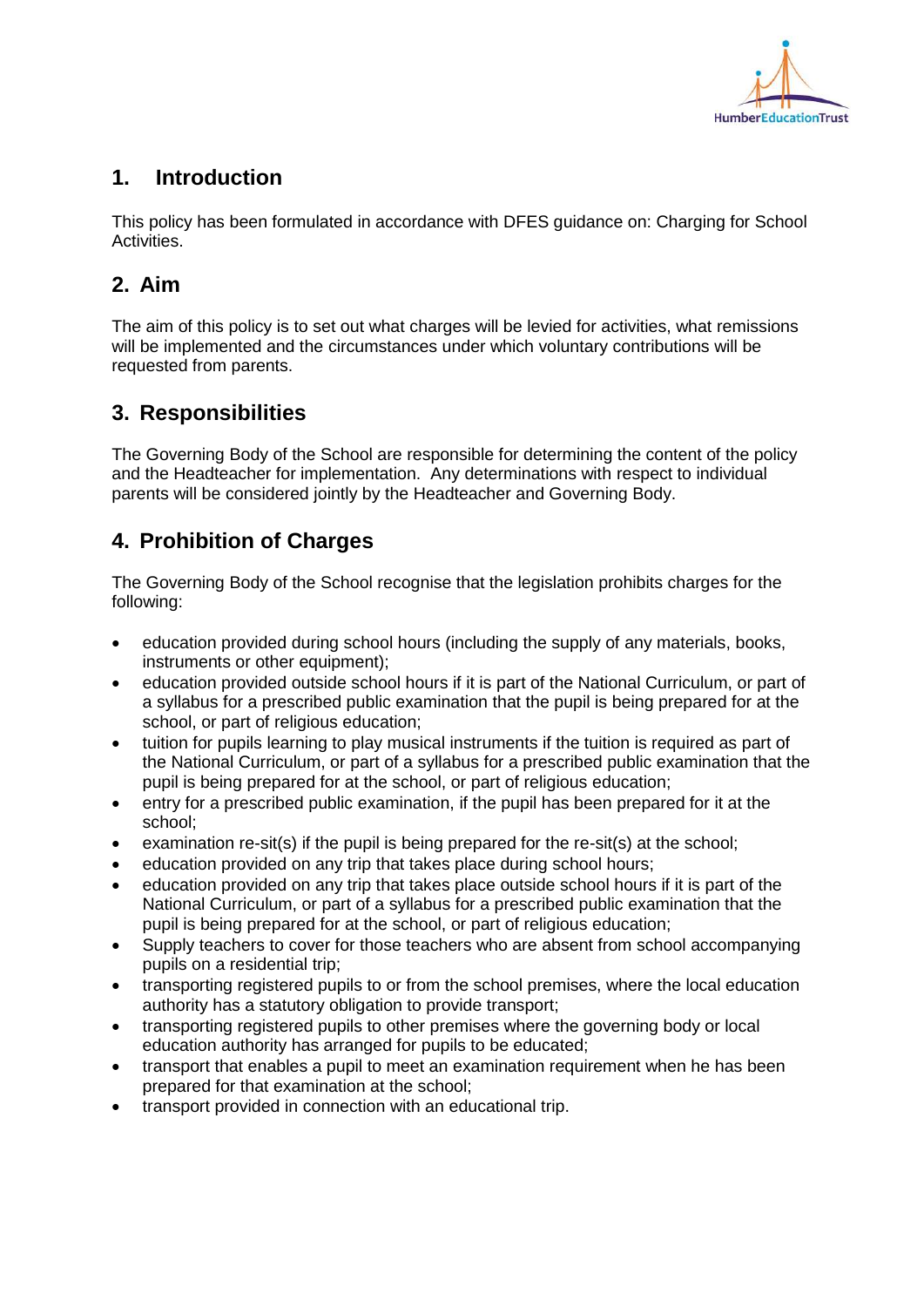

#### **5. Charges**

- (a) board and lodging on residential visits (not to exceed the costs)
- (b) the proportionate costs for an individual child of activities wholly or mainly outside school hours ('optional extras') to meet the costs for:
	- (i) travel
	- (ii) materials and equipment
	- (iii) non-teaching staff costs
	- (iv) entrance fees
	- (v) insurance costs
- (c) individual tuition in the playing of a musical instrument
- (d) re-sits for public examinations where no further preparation has been provided by the school
- (e) costs of non-prescribed examinations where no further preparation has been provided by the school
- (f) any other education, transport or examination fee unless charges are specifically prohibited
- (g) breakages and replacements as a result of damages caused wilfully or negligently by pupils
- (h) extra-curricular activities and school clubs.

#### **6. Community Use**

Any club for school age children, organised by external providers who charge membership fees and operating before 6pm will be managed as a private letting using the concessionary hire rates. For usage wholly after 6pm, lettings will be managed as Directed Community Use (LA). The respective school will retain up to date ERCAS registration/Insurance certificates and provide users with the school Premises hire Policy. A log will be maintained of usage and invoices generated on a termly basis.

Any free, school run clubs or other clubs run on a charitable basis will not incur charges.

#### **7. SLAs**

Any shared services brokered to other schools will be subject to a Service level Agreement and agreed hourly rate. The hourly rate will be based on staffing costs, CPD, travel and other performance related costs. Rates will be subject to review on an annual basis.

#### **8. Remissions**

Children whose parents are in receipt of the following support payments will, in addition to having a free school lunch entitlement, also be entitled to the remission of charges for board